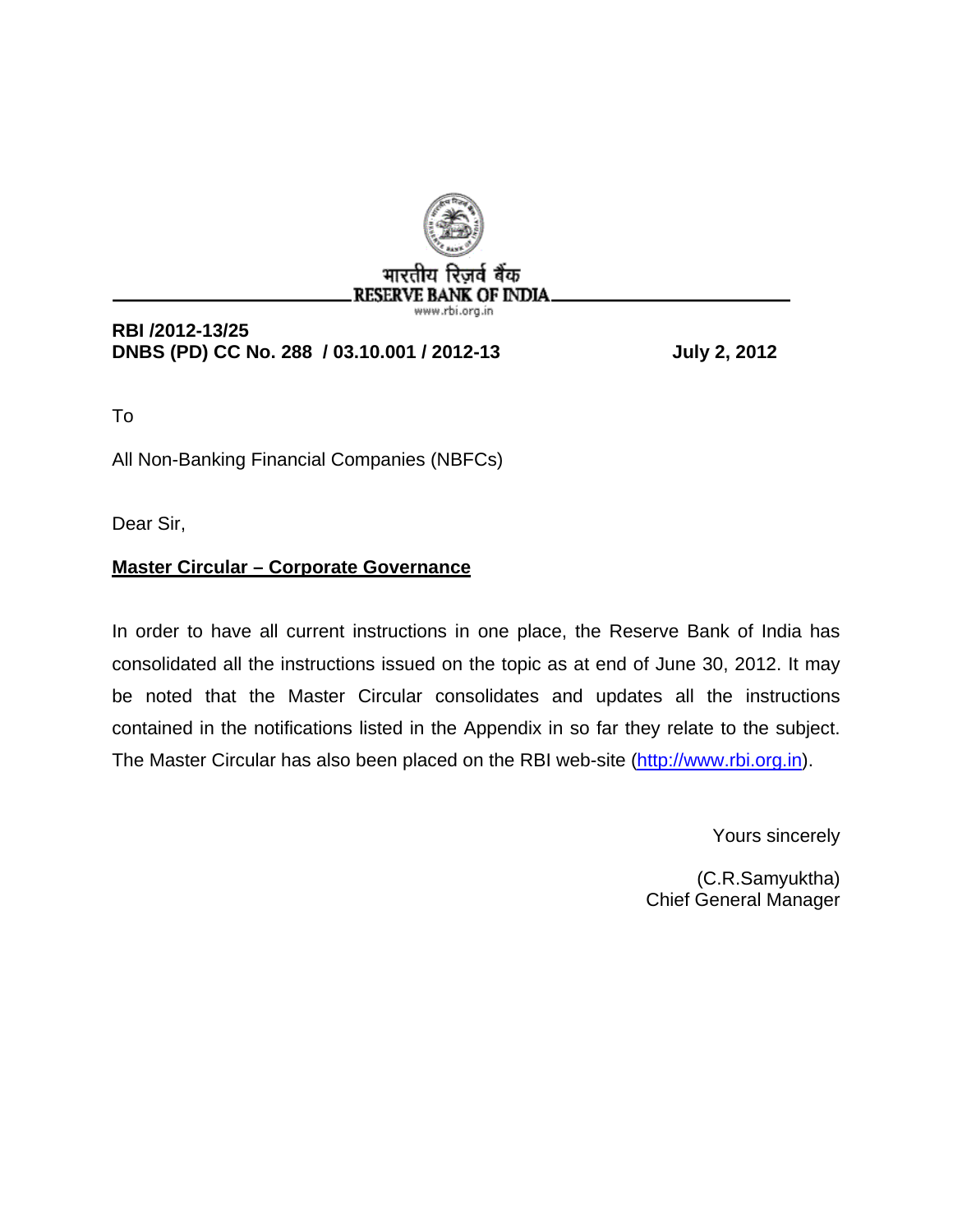| <b>Table of Contents</b> |                                                                                                                       |  |  |
|--------------------------|-----------------------------------------------------------------------------------------------------------------------|--|--|
| Para                     | <b>Particulars</b>                                                                                                    |  |  |
| <b>No</b>                |                                                                                                                       |  |  |
|                          | <b>Guidelines on Corporate Governance</b>                                                                             |  |  |
|                          | <b>1. Constitution of Audit Committee</b>                                                                             |  |  |
|                          | <b>2. Constitution of Nomination Committee</b>                                                                        |  |  |
|                          | 3. Constitution of Risk Management Committee                                                                          |  |  |
|                          | 4. Disclosure and transparency                                                                                        |  |  |
|                          | <b>5.Connected Lending</b>                                                                                            |  |  |
| Ш                        | Rotation of partners of the statutory auditors audit firm - with public<br>deposits/deposits of Rs 50 crore and above |  |  |
|                          | <b>Appendix</b>                                                                                                       |  |  |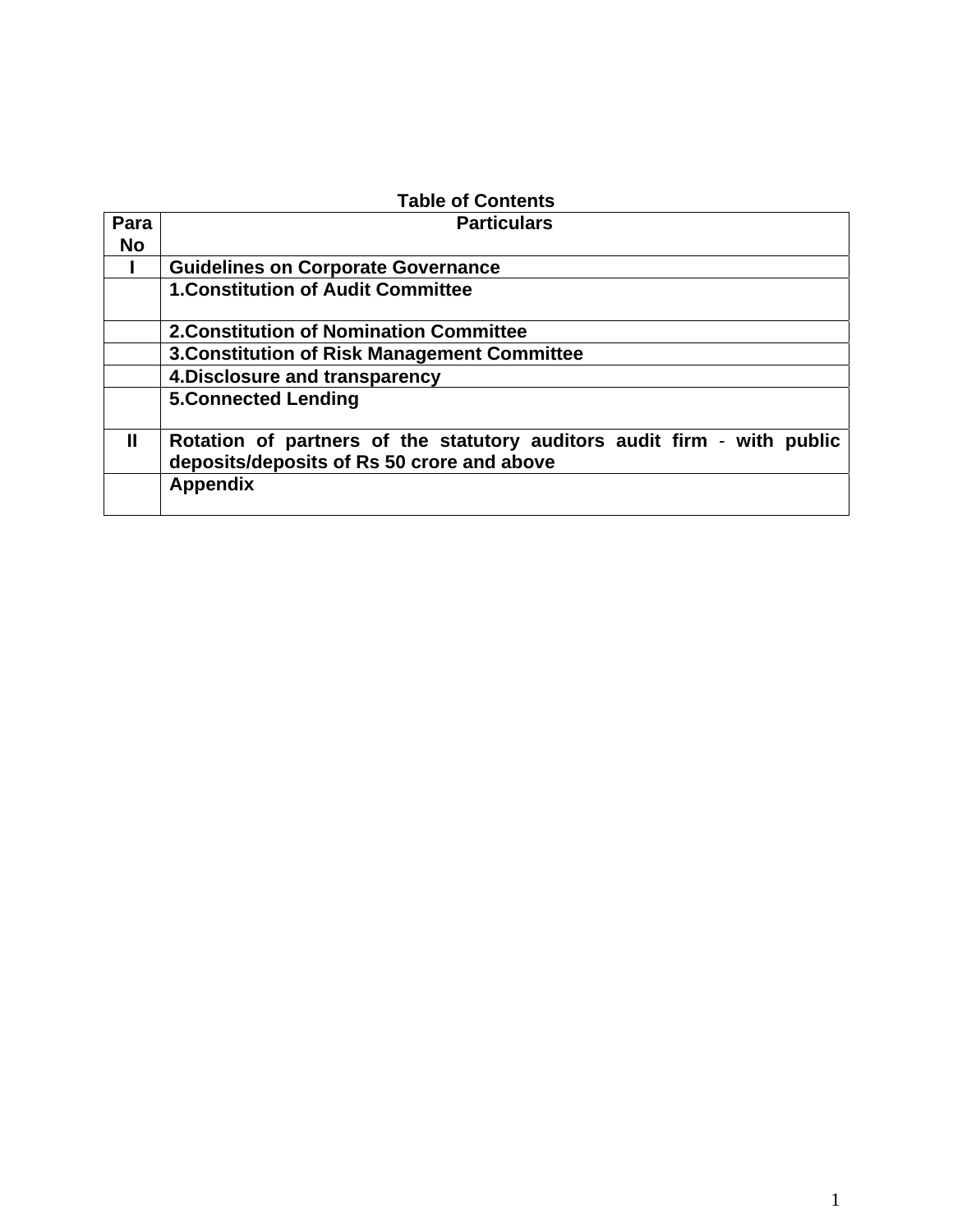#### **I. Guidelines on Corporate Governance**

 As it is evident, the need for good corporate governance has been gaining increased emphasis over the years. Globally, companies are adopting best corporate practices to increase the investors confidence as also that of other stakeholders. Corporate Governance is the key to protecting the interests of the stake-holders in the corporate sector. Its universal applicability has no exception to the Non-Banking Financial Companies (NBFCs) which too are essentially corporate entities. Listed NBFCs which are required to adhere to listing agreement and rules framed by SEBI on Corporate Governance are already required to comply with SEBI prescriptions on Corporate Governance.

In order to enable NBFCs to adopt best practices and greater transparency in their operations following guidelines are proposed for consideration of the Board of Directors of all Deposit taking NBFCs with deposit size of Rs 20 crore and above and all nondeposit taking NBFCs with asset size of Rs 100 crore and above (NBFC-ND-SI).

## **1. Constitution of Audit Committee**

In terms of extant instructions, an NBFC having assets of Rs. 50 crore and above as per its last audited balance sheet is already required to constitute an Audit Committee, consisting of not less than three members of its Board of Directors, the instructions shall remain valid.

In addition, NBFC-D with deposit size of Rs 20 crore may also consider constituting an Audit Committee on similar lines.

## **2. Constitution of Nomination Committee**

The importance of appointment of directors with 'fit and proper' credentials is well recognised in the financial sector. In terms of Section 45-IA (4) (c) of the RBI Act, 1934, while considering the application for grant of Certificate of Registration to undertake the business of non-banking financial institution it is necessary to ensure that the general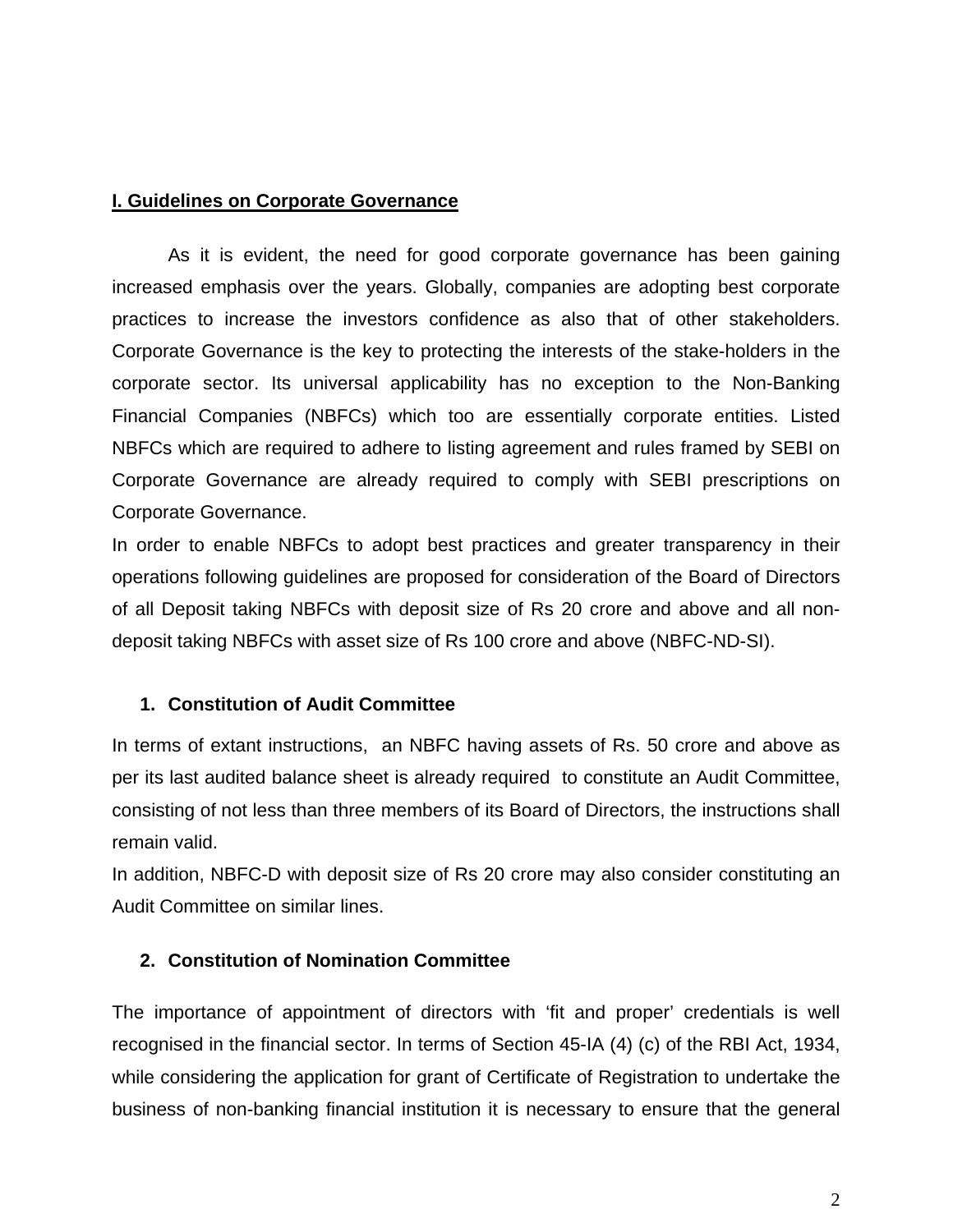character of the management or the proposed management of the non-banking financial company shall not be prejudicial to the interest of its present and future depositors. In view of the interest evinced by various entities in this segment, it would be desirable that NBFC-D with deposit size of Rs 20 crore and above and NBFC-ND-SI may form a Nomination Committee to ensure 'fit and proper' status of proposed/existing Directors.

## **3.Constitution of Risk Management Committee**

The market risk for NBFCs with Public Deposit of Rs.20 crore and above or having an asset size of Rs.100 crore or above as on the date of last audited balance sheet is addressed by the Asset Liability Management Committee (ALCO) constituted to monitor the asset liability gap and strategize action to mitigate the risk associated. To manage the integrated risk, a risk management committee may be formed, in addition to the ALCO in case of the above category of NBFCs.

## **4.Disclosure and transparency**

The following information should be put up by the NBFC to the Board of Directors at regular intervals as may be prescribed by the Board in this regard:

- progress made in putting in place a progressive risk management system, and risk management policy and strategy followed
- conformity with corporate governance standards viz. in composition of various committees, their role and functions, periodicity of the meetings and compliance with coverage and review functions, etc.

# **5.Connected Lending**

The Bank has received suggestions in the matter with reference to paragraph 2(vi) of the circular dated May 28, 2007 containing instructions on connected lending. The suggestions are being studied and the instructions contained in paragraph 2 (vi) of the said circular will become operational after final evaluation of the suggestions and modifications, if any considered necessary.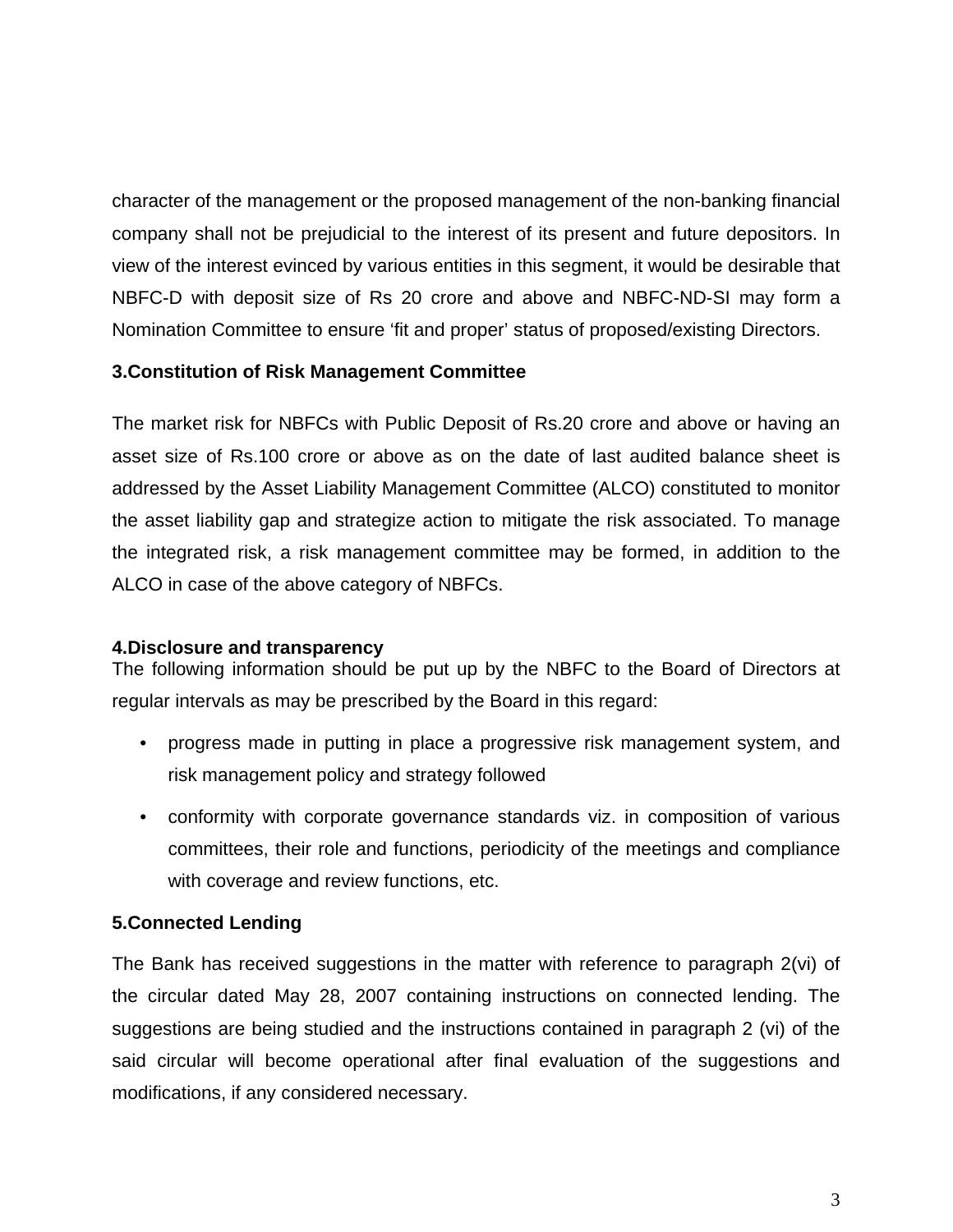NBFCs shall frame their internal guidelines on corporate governance, enhancing the scope of the guidelines without sacrificing the spirit underlying the above guidelines and it shall be published on the company's web-site, if any, for the information of various stakeholders.

# **II. Rotation of partners of the statutory auditors audit firm** - **with public deposits/deposits of Rs 50 crore and above**

The need for good corporate governance has been gaining increased emphasis over the years. Globally, Companies are adopting best corporate practices to increase the investors confidence as also that of other stakeholders. Scrutiny of the books of account conducted by auditors rotated periodically would add further value in strengthening corporate governance.

2. In this context, it would be desirable if NBFCs with public deposits / deposits of Rs 50 crore and above, stipulate rotation of partners of audit firms appointed for auditing the company. The partner/s of the Chartered Accountant firm conducting the audit could be rotated every three years so that same partner does not conduct audit of the company continuously for more than a period of three years. However, the partner so rotated will be eligible for conducting the audit of the NBFC after an interval of three years, if the NBFC, so decides. Companies may incorporate appropriate terms in the letter of appointment of the firm of auditors and ensure its compliance.